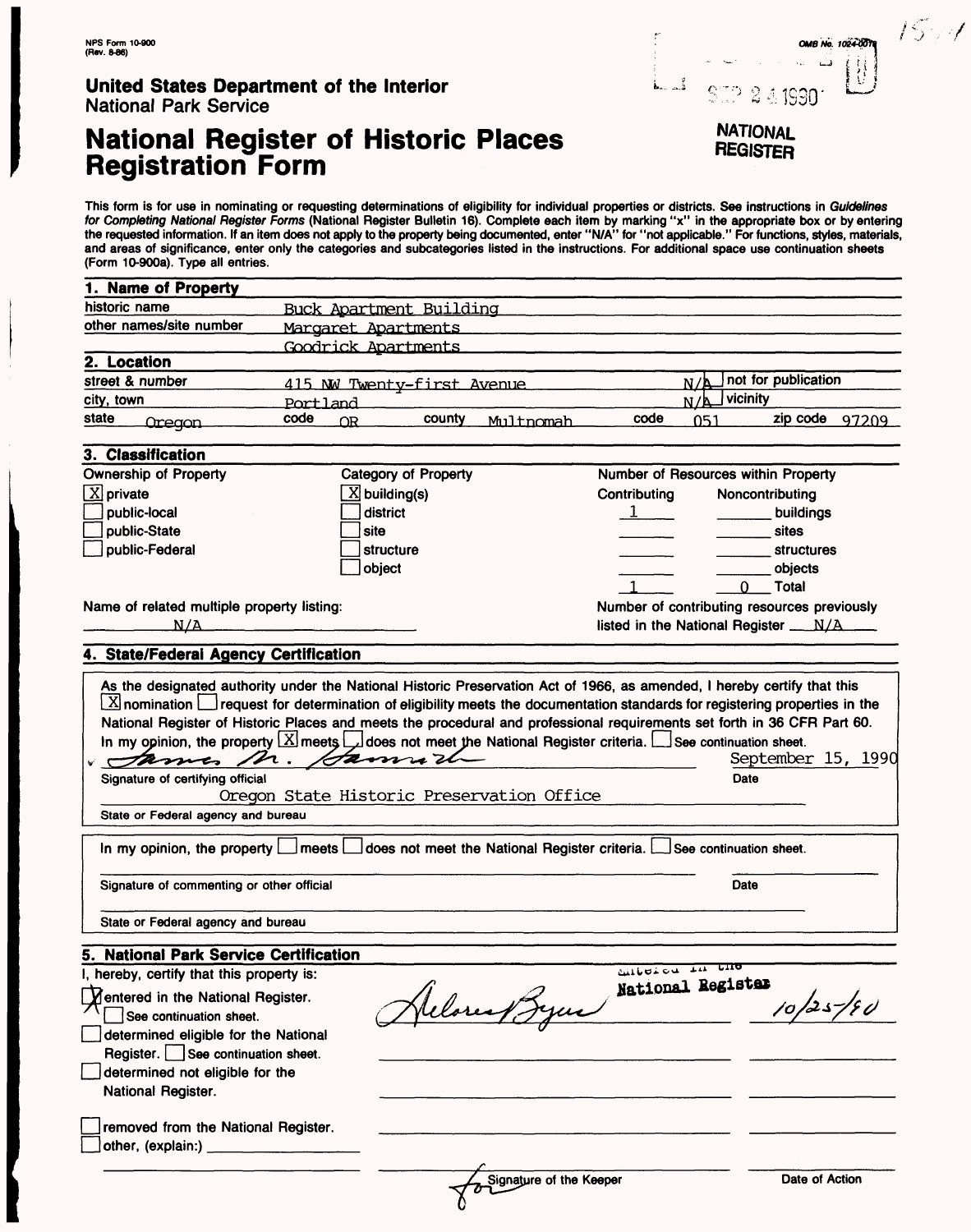| Historic Functions (enter categories from instructions)                     | Current Functions (enter categories from instructions)                                                                                                                                                                         |                                                                                                                |  |
|-----------------------------------------------------------------------------|--------------------------------------------------------------------------------------------------------------------------------------------------------------------------------------------------------------------------------|----------------------------------------------------------------------------------------------------------------|--|
| Domestic: Multiple dwelling                                                 |                                                                                                                                                                                                                                | Domestic: Multiple dwelling                                                                                    |  |
|                                                                             |                                                                                                                                                                                                                                |                                                                                                                |  |
|                                                                             |                                                                                                                                                                                                                                |                                                                                                                |  |
| 7. Description                                                              |                                                                                                                                                                                                                                |                                                                                                                |  |
| <b>Architectural Classification</b><br>(enter categories from instructions) | Materials (enter categories from instructions)                                                                                                                                                                                 |                                                                                                                |  |
|                                                                             | foundation                                                                                                                                                                                                                     | concrete                                                                                                       |  |
| FArly 20th Century American Movements<br>Commerical Style                   | walls in the monomer of the monomer of the set of the set of the set of the set of the set of the set of the set of the set of the set of the set of the set of the set of the set of the set of the set of the set of the set | brick                                                                                                          |  |
|                                                                             | roof to the control of the control of the control of the control of the control of the control of the control o                                                                                                                | asphalt                                                                                                        |  |
|                                                                             |                                                                                                                                                                                                                                | other than the contract of the contract of the contract of the contract of the contract of the contract of the |  |
|                                                                             |                                                                                                                                                                                                                                |                                                                                                                |  |
|                                                                             |                                                                                                                                                                                                                                |                                                                                                                |  |

 $\mathfrak{f}% _{0}$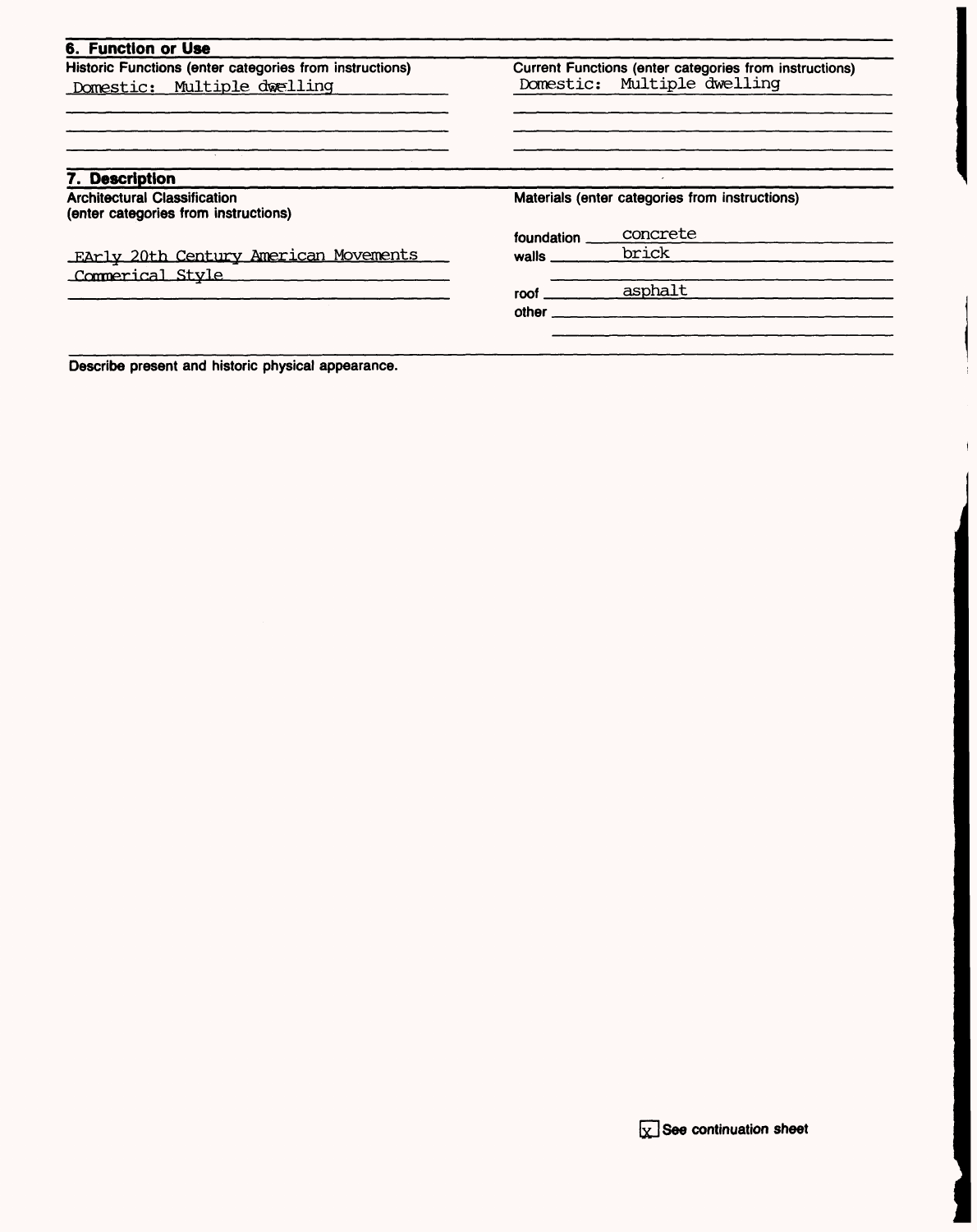### **National Register of Historic Places Continuation Sheet**

Section number  $\frac{7}{2}$  Page  $\frac{1}{2}$ 

#### Setting

The Buck Apartment building is located on Lot 3, Block 38, of King's Second Addition in Portland, Oregon at N.W. Twenty-first Avenue between Flanders and Glisan. The Buck Apartment Building is more specifically located in the Nob Hill neighborhood of Northwest Portland.

#### Description

The Buck Apartments were constructed in 1910, on Tax lot 3, Block 38 of King's Second Addition to Portland. The apartment house was designed by Alexander C. Ewart, an architect who specialized in apartments, and apartment hotels, in the early part of the Twentieth Century before World War I. This was a time when there was a boom in apartment house construction in Portland, particularly in Northwest Portland, as a result of the rapid population growth following the Lewis & Clark Exposition.

Located on a 50' x 65 ' interior lot, only the street front elevation, and a short return at each side, received architectural treatment. The side and rear elevations of this five story building, facing narrow light courts, are utilitarian, common brick walls. Windows on the side and rear have shallow brick arches over the wall opening, and windows are double hung, one-over-one, wood sash.

The street elevation architectural treatment is fairly elaborate. The facade consists of a ground floor base of cement plaster, scored to simulate stone, over which is a second story faced with orangy-brown colored brick, surmounted by three stories of cream colored brick. In the base, the entrance is at the center within a high, segmental arched opening, which extends into the second story brown brick. At either side of the entrance, wide openings hold Chicago-type windows for shops. At the second floor, a blind arch is located over the entrance, and at either side, large tripartite windows are contained in wide segmental arched openings, keystones and impost blocks of cast-stone are used at all of the arches, and the brick at this level is quite carefully, and elaborately detailed. Brick panels are located in the window spandrels, and in the blind arch panel.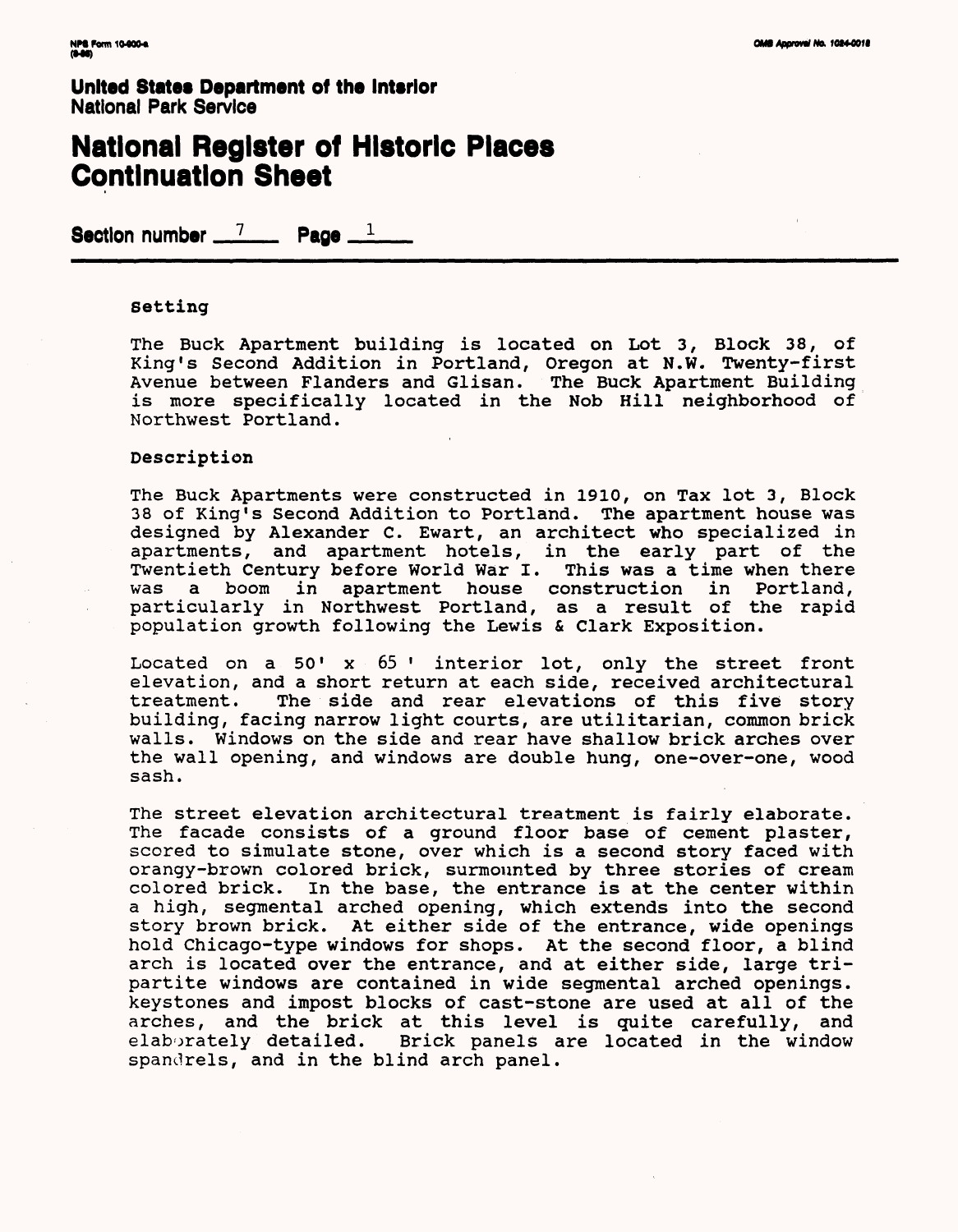### **National Register of Historic Places Continuation Sheet**

Section number  $\frac{7}{2}$  Page  $\frac{2}{2}$ 

The orangy-brown brick at the second floor is of a color which suggests that it was brick which was brought to Portland from England as ballast in the holds of square-rigged grain ships, which loaded in Portland from the 1890s until the end of World War I. Brick of this color was extensively used in Portland in this period. Here the brick is laid in common bond with then joints of dark mortar. The arch brick are recessed from the face of the The arch brick are recessed from the face of the wall, and are outlined by a course of brick which follows the curve of the arch, and is set flush with the wall face, the spandrels and the blind arch opening are both recessed, with a raised panel of brick.

The cream colored brick of the top three stories is laid simply in common bond, with joints of dark colored mortar. This brick is the color which became so popular in portland between the Lewis & clark Exposition and World War I. Some of the brick of this color came from Chehalis, Washington, But much of it also came from Spokane. The face brick, and simulated stone on the street elevation return at each side, around the balconies, which occur at the corners of the 3rd, 4th, and 5th floors.

The three top stories have octagonal bays at either side, with a pair of windows in the center, over the entrance. Window openings are square headed, and windows at these levels are all double hung, one-over-one. Sills at the center windows are cast-stone.

The building is surmounted by a heavy, widely projecting wood and sheetmetal cornice, supported on six large consoles, the cornice extends out over the bay windows. This cornice returns at the corners over the balconies at either side. The railings of the balconies are wood, and detailed in a Craftsman Style with alpine overtones.

Although a number of apartment buildings of this period featured corner balconies and octagonal bays, the two story base with a different color of brick, and the wide segmental arched openings are unique to this building.

At the rear of the building, the original wood frame sleeping porches have been enclosed.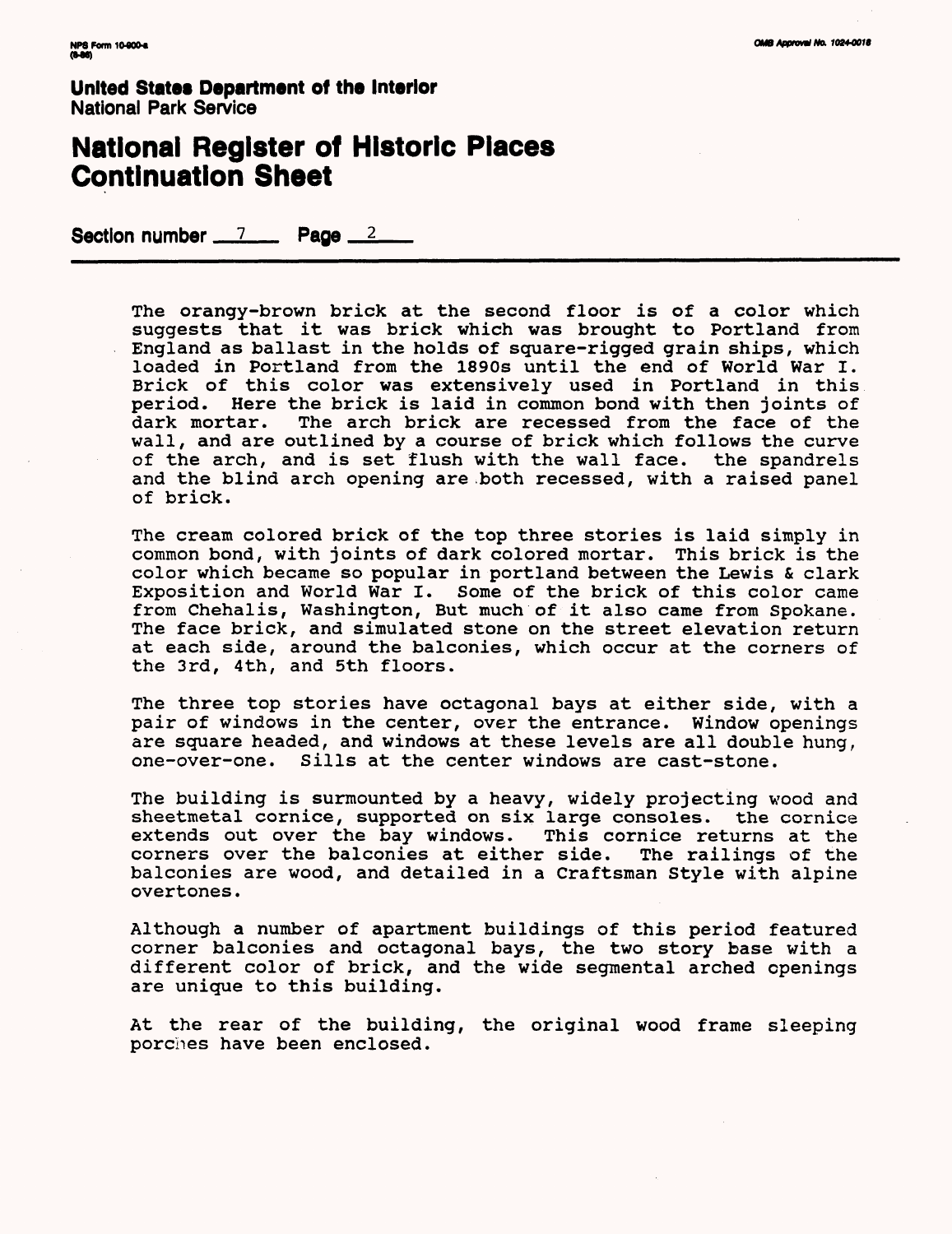### **National Register of Historic Places Continuation Sheet**

Section number  $\frac{7}{2}$  Page  $\frac{3}{2}$ 

Architect Ewart did not often repeat himself in the many apartment designs which he produced, and this design has a number of original features among his works. The exterior of this building is in reasonably good condition for its eighty years, although an old settlement crack is evident in the brickwork over the entrance.

Much of the interior finish and detail is original. The elevator is original, with its open work shaft enclosure, constructed with woven metal screening.

The floor plans are interesting also. At the ground floor, there was originally a small manager's apartment, a bedroom for a janitor, a Laundry, and the Boiler Room. As shown on the drawings, there was a small veranda recessed behind the openings at either side of the entrance, and these openings were not glazed. Inside the entrance door is a small Lobby, and beyond this the Stair Hall, where the stair wraps around the screened elevator shaft.

The Second Floor is divided into two identical apartments, and the original plans show open verandas at the front, behind the two large arched openings, which is the way it was constructed. These verandas were enclosed at a later date.

At the third, Fourth, and Fifth Floors, which are identical in plan, there are three apartments.

The Buck Apartments is a good example of Alexander Ewart's apartment design. The building is in good condition.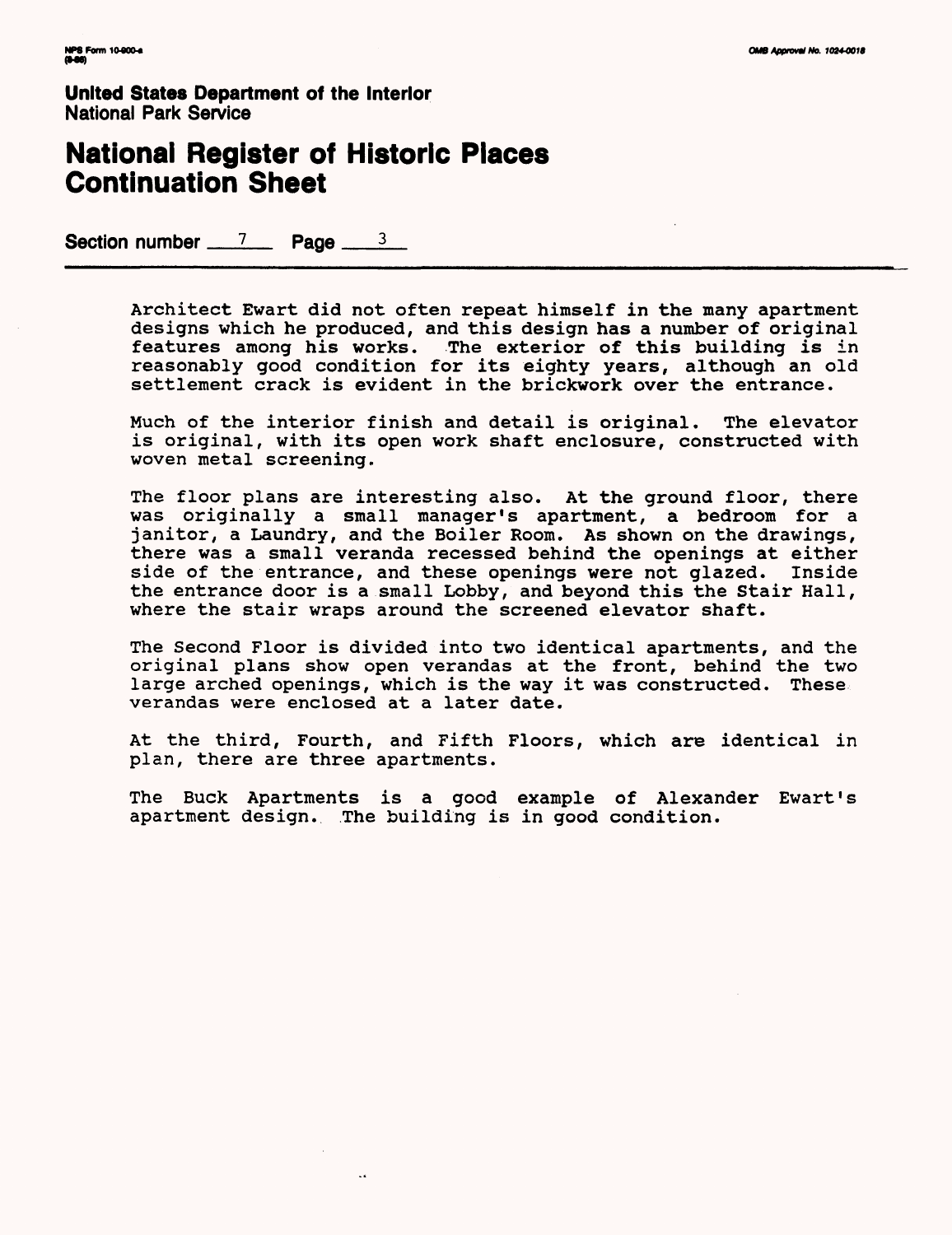| 8. Statement of Significance                                                                                                                                                                        |                                                   |                                     |
|-----------------------------------------------------------------------------------------------------------------------------------------------------------------------------------------------------|---------------------------------------------------|-------------------------------------|
| Certifying official has considered the significance of this property in relation to other properties:<br>nationally                                                                                 | $x$ locally<br>statewide                          |                                     |
| Applicable National Register Criteria   A<br>$\Box$ B $\boxed{X}$ C $\Box$ D                                                                                                                        |                                                   |                                     |
| ١c<br><b>Criteria Considerations (Exceptions)</b><br>B<br>$\vert$ $\vert$ $\vert$ $\vert$ $\vert$                                                                                                   | - IG<br>İΕ<br>D<br>IF                             |                                     |
| Areas of Significance (enter categories from instructions)<br>Architecture<br><u> 2000 - Jan James James James James James James James James James James James James James James James James Ja</u> | Period of Significance<br>—1910 — — — — — — — — — | <b>Significant Dates</b><br>-1910 - |
|                                                                                                                                                                                                     | <b>Cultural Affiliation</b><br>$N/\Lambda$        |                                     |
| <b>Significant Person</b><br>$\mathbf{N}/\mathbf{A}$                                                                                                                                                | Architect/Builder<br>Alexander Charles Ewart      |                                     |

State significance of property, and justify criteria, criteria considerations, and areas and periods of significance noted above.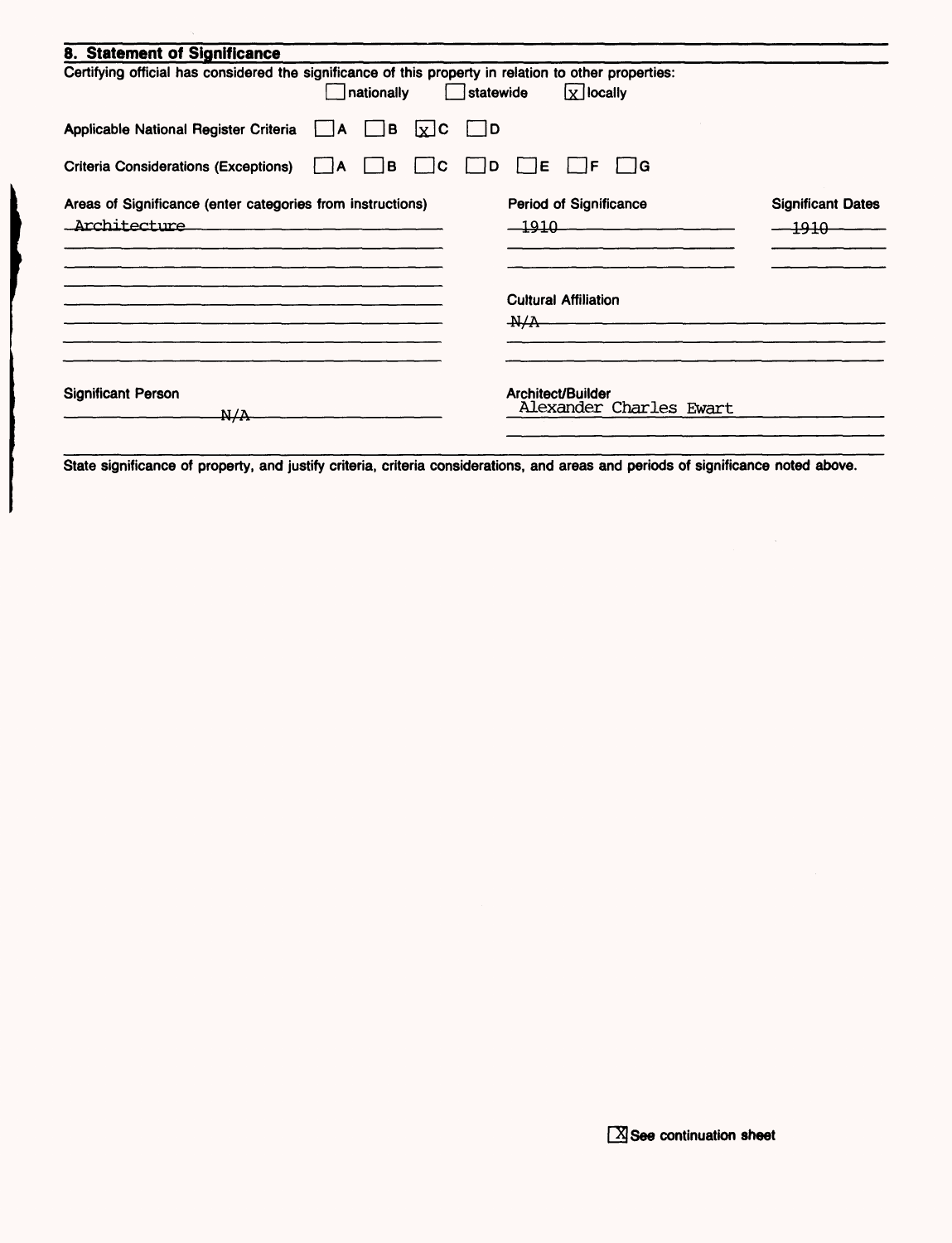| Previous documentation on file (NPS):<br>preliminary determination of individual listing (36 CFR 67)<br>has been requested<br>previously listed in the National Register<br>previously determined eligible by the National Register<br>designated a National Historic Landmark<br>recorded by Historic American Buildings<br>Survey #<br>recorded by Historic American Engineering<br>Record # | $\boxed{\mathrm{X}}$ See continuation sheet<br>Primary location of additional data:<br>State historic preservation office<br>Other State agency<br>Federal agency<br>Local government<br><b>University</b><br>Other<br>Specify repository: |
|------------------------------------------------------------------------------------------------------------------------------------------------------------------------------------------------------------------------------------------------------------------------------------------------------------------------------------------------------------------------------------------------|--------------------------------------------------------------------------------------------------------------------------------------------------------------------------------------------------------------------------------------------|
| 10. Geographical Data                                                                                                                                                                                                                                                                                                                                                                          |                                                                                                                                                                                                                                            |
| less than one<br>Acreage of property _____                                                                                                                                                                                                                                                                                                                                                     | Portland, Oregon-Washington<br>1:24000                                                                                                                                                                                                     |
|                                                                                                                                                                                                                                                                                                                                                                                                |                                                                                                                                                                                                                                            |
| <b>UTM References</b><br>[5,0]4,1[2,1,0]<br>$5$   2   3   9   5   0  <br>$A$ $ 1_10 $<br>Zone<br>Easting<br>Northing<br>$\mathsf{C}$                                                                                                                                                                                                                                                           | в<br>Northing<br>Easting<br>Zone<br>D<br>See continuation sheet                                                                                                                                                                            |
| <b>Verbal Boundary Description</b>                                                                                                                                                                                                                                                                                                                                                             |                                                                                                                                                                                                                                            |
| The nominated area is comprised of Lot 3, Block 38 of King's Second Addition to the<br>City of Portland, Multnomah County, Oregon.                                                                                                                                                                                                                                                             |                                                                                                                                                                                                                                            |
|                                                                                                                                                                                                                                                                                                                                                                                                | See continuation sheet                                                                                                                                                                                                                     |
| <b>Boundary Justification</b>                                                                                                                                                                                                                                                                                                                                                                  |                                                                                                                                                                                                                                            |
| The nominated area is the entire urban tax lot occupied by the Buck Apartment Building<br>from 1910 onward.                                                                                                                                                                                                                                                                                    |                                                                                                                                                                                                                                            |
|                                                                                                                                                                                                                                                                                                                                                                                                | See continuation sheet                                                                                                                                                                                                                     |
| 44.<br>Earm Dranorad Du                                                                                                                                                                                                                                                                                                                                                                        |                                                                                                                                                                                                                                            |

| <b>II. FUIII FIEUAIEU DY</b> |                                                     |       |                           |  |
|------------------------------|-----------------------------------------------------|-------|---------------------------|--|
| name/title                   | John M. Tess, President, with Richard E. Ritz, FAIA |       |                           |  |
|                              | organization _____Heritage Investment Corporation   | date  | March 15, 1990            |  |
|                              | street & number 123 NW Second Avenue, Suite 200     |       | telephone (503) 228-0272  |  |
| city or town <u>Portland</u> |                                                     | state | $Oregon$ zip code $97209$ |  |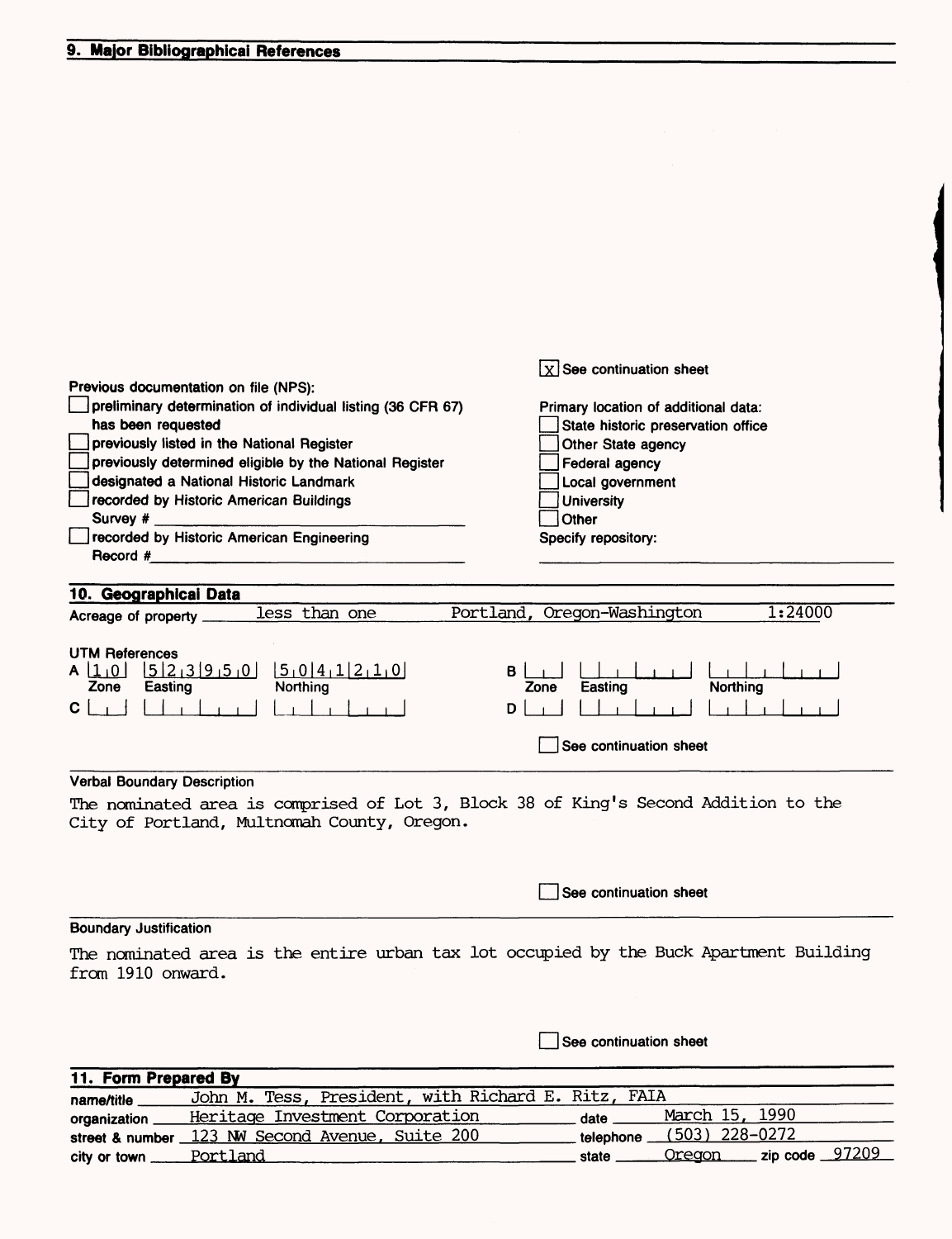## **National Register of Historic Places Continuation Sheet**

Section number  $8 \times 1$ 

The building historically known as the Buck Apartments, located at 21st Avenue and Flanders in northwest Portland, was designed by Alexander C. Ewart, an apartment house specialist during the twelve years he practiced in It was opened for use in 1910.

The building is a five-story wood-framed brick masonry construction, the principal facade of which is detailed in the Commercial style with a showy eclecticism in the Free Classic spirit. The building occupies a 50 x 65-foot lot and has an irregular footprint resulting from a stair tower on the north side elevation and short, inset returns at each side of the facade plane. The distinctive features of the building front are its broadly overhanging sheet metal cornice supported by outsized consoles, both single and grouped; a pair of three-story oriels, or polygonal window bays which are separated by a double central entrance bay, and wood balconies cantilevered from the side planes of the front section. The first and second stories of the facade are organized as a wide three bays in which a relieving arch separates two Diocletian windows on the second story, and the central portal giving access to the vestibule is headed by a segmental-arched toplight.

The finish brick of the building front is variegated, with orange-brown brick on the second story accenting creme-colored brick of the top three stories. Cast stone is used for trim elements, and the ground story is coated with cement plaster. At the rear of the building, the original wood frame sleeping porches have been enclosed.

The hierarchial facade elevation expresses well the organization of the interior in which upper stories contained three apartments each, and the ground story was relegated to lobby and stairhall, staff quarters and utility area. Originally, arched openings of the second story front were for porches contained within the building envelope.

The building is proposed for nomination under National Register Criterion C as a prime example of the mature work of A. C. Ewart whose specialized practice in Portland spanned the period 1904 to his death in 1916, a period of unprecedented demand for multiple-unit housing in the city. Of the more than seven apartment houses designed by Ewart in that time, the three surviving were each built in 1910 and are located in the Nob Hill neighborhood. One of two hotels attributed to Ewart, the Campbell Hotel of 1904 on West Burnside Street, has been listed in the National Register.

The nominated property was operated as the Buck Apartments to 1923.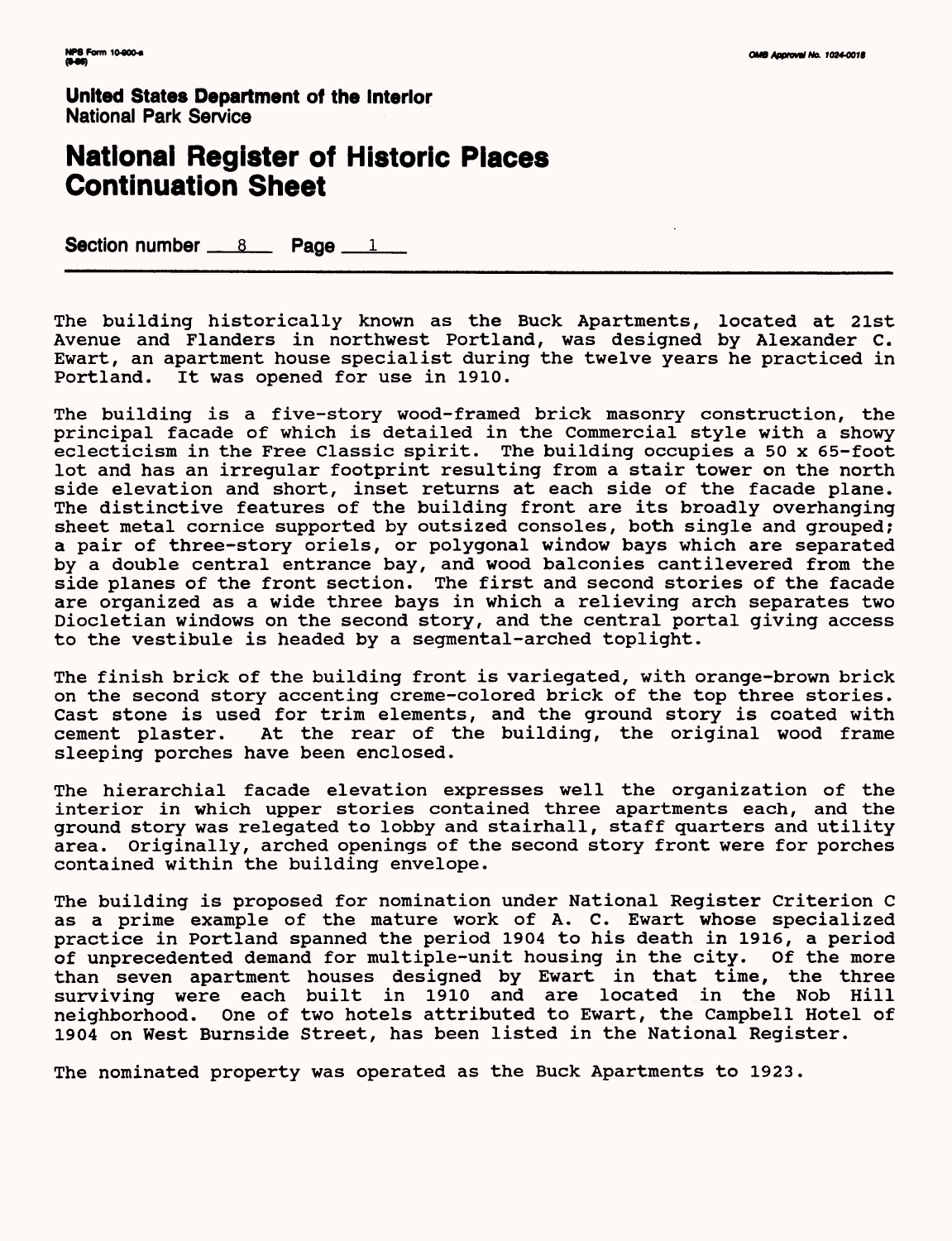## **National Register of Historic Places Continuation Sheet**

Section number  $8$  Page  $2$ 

The 1910 Buck Apartment Building is located In Northwest Portland in the Nob Hill neighborhood.

**Hob Hill**

The Buck Apartment Building is located in the Nob Hill neighborhood in Portland. This area was part of Capt. John H. Couch's land claim. Couch was a Massachusetts seaman who first came to Oregon in 1840. Portland was not much more than a simple clearing in the wilderness at that time. He returned to the area in 1845 and claimed an area of land bounded by the Willamette River and NW<br>Twenty-first, Ankeny and Thurman-Donation land Claim #52. Couch Twenty-first, Ankeny and Thurman-Donation land Claim #52. chose this territory because he felt it had the greatest potential for the shipping and commercial industries. The total claim was perfected in 1849 to include 640 acres. In 1850, Couch sold onehalf his interest in the claim to George Flanders.

The Couch family settled in the claimed area setting aside 13 acres for the Couch estate and orchard. The first residential houses were built north of A and B streets. The commercial district was near the water in the 1850's and was expanding northward. The near the water in the 1850's and was expanding northward. first residential district was centered along 4th and 5th streets. Couch decided to move north as the city began to grow. Large, double blocks were given to the Couch children and the area between 16th and 26th began to develop into an area of elegant homes. People moving into the area were the successful merchants, doctors,<br>and other professionals who had taken advantage of the and other professionals who had taken advantage of the opportunities that existed in the young city of Portland. The Nob Hill area was an isolated area of the city with the Couch family creating their own New England style niche in the neighborhood.

The early years of the 20th century were a time of rapid growth and development in Portland. The city's population more than doubled between the years 1900 and 1910 from 90,000 to 212,000. This growth surge was due in part to the 1905 Lewis and Clark World's Fair, which gave the city international exposure it had not previously known.

Much of the population growth in Portland was absorbed in Nob Hill, an area which had previously been distinguished by its stately mansions, owned by many of the city's .leading families. Some of these mansions still remain, including the Ayer-Shea residence and the George Heusner residence, both on the National Register. However, many of the mansions were replaced in the first two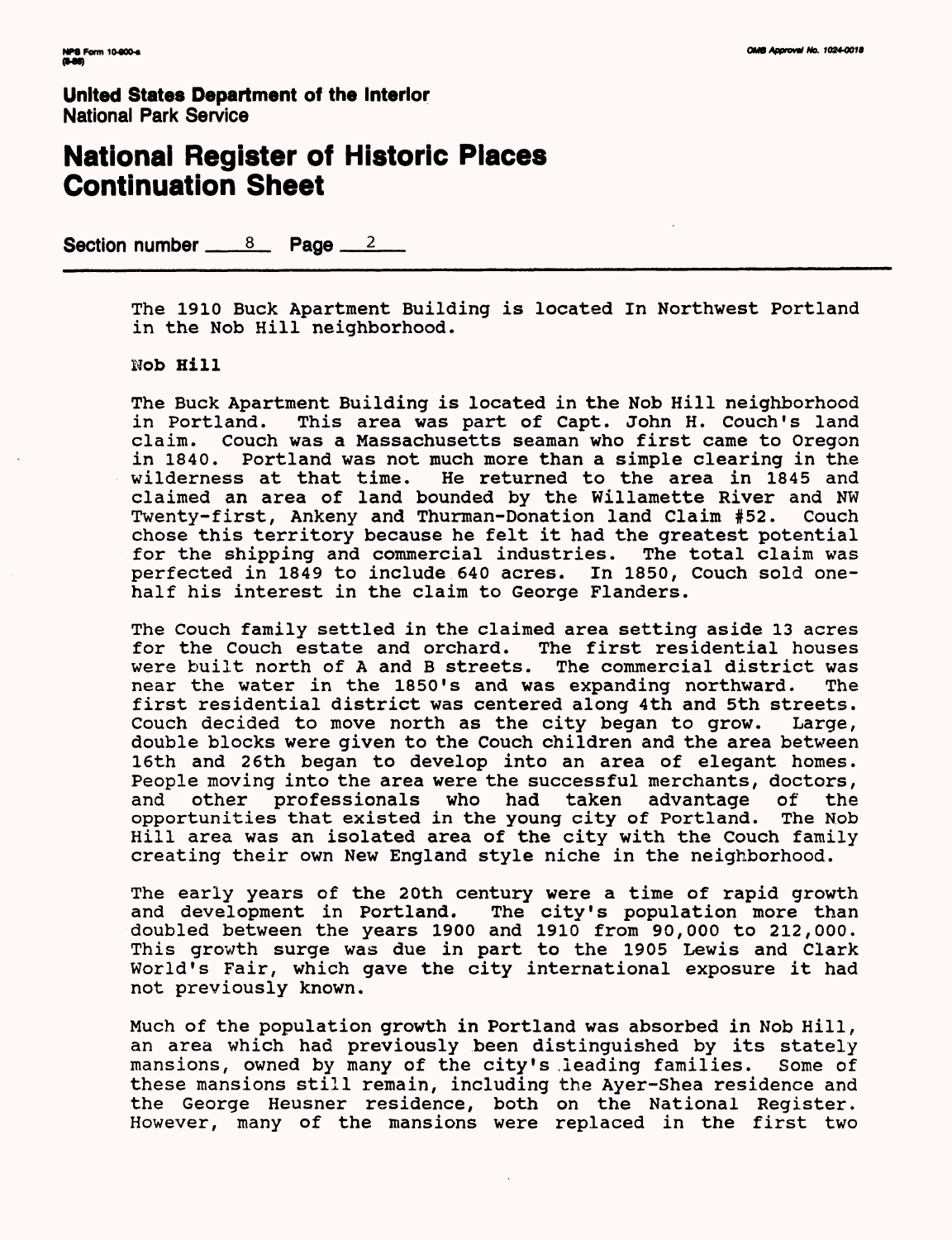### **National Register of Historic Places Continuation Sheet**

Section number  $8 \times 10^{-3}$  Page  $3 \times 10^{-3}$ 

decades of this century by apartment houses like the Buck and other developments. The area became, and remains to this day, an The area became, and remains to this day, an intensely urban concentration of residential, commercial, and institutional uses. It boasts a number of properties listed or eligible for the National Register. Besides the mansions listed above, these include the Ormonde Apartments, the Campbell Hotel, Trinity Episcopal Church, and the Belle Court Apartments.

Newspaper articles from the period testify to the apartment house boom which occurred in Portland around the years 1910-1913, and which was focused in Nob Hill. These articles also speak of a growing sophistication on the part of the public, which expected a high degree of quality in apartments. Real estate prices began to climb and apartment buildings were the wave of the future. Apartment buildings were virtually non-existent before 1904.

W.L. Morgan, Portland architect and contractor, built what was reported to be the first apartment building in the city in 1904 at what was then the southeast corner of 16th and Jefferson. The apartment building had 13 rooms and was opened in June of 1904. Morgan built two other apartment buildings at northwest 15th and Everett and the apartments rented immediately. In 1905 there were only three or four frame apartment houses in Portland. In the Nob Hill area, apartment buildings sprang up around the streetcar lines on 19th and Twenty-first avenues. This area became the most densely populated district in the state. By 1910, an article in the Oregonian reported that Nob Hill was an area where "the building is most marked" and was "being built up with fine apartment structures."

Another article reported that the Buck apartments would be "the best appointed apartment building in the city." The development of apartment buildings was almost entirely on the west side of the city, close to the financial district. By 1910 the apartment building had come to stay in Portland to accommodate the city dweller.

During the 1920's and 1930's, long time residents of the area continued to move away as older homes were being replaced and more homes were converted into apartment dwellings. With the advent of the automobile, the need to live close to the downtown area diminished and people began moving away from the city center. In the 1940's and 1950's inner-city problems, such as theft, traffic, and vandalism were on the increase in the Nob Hill area.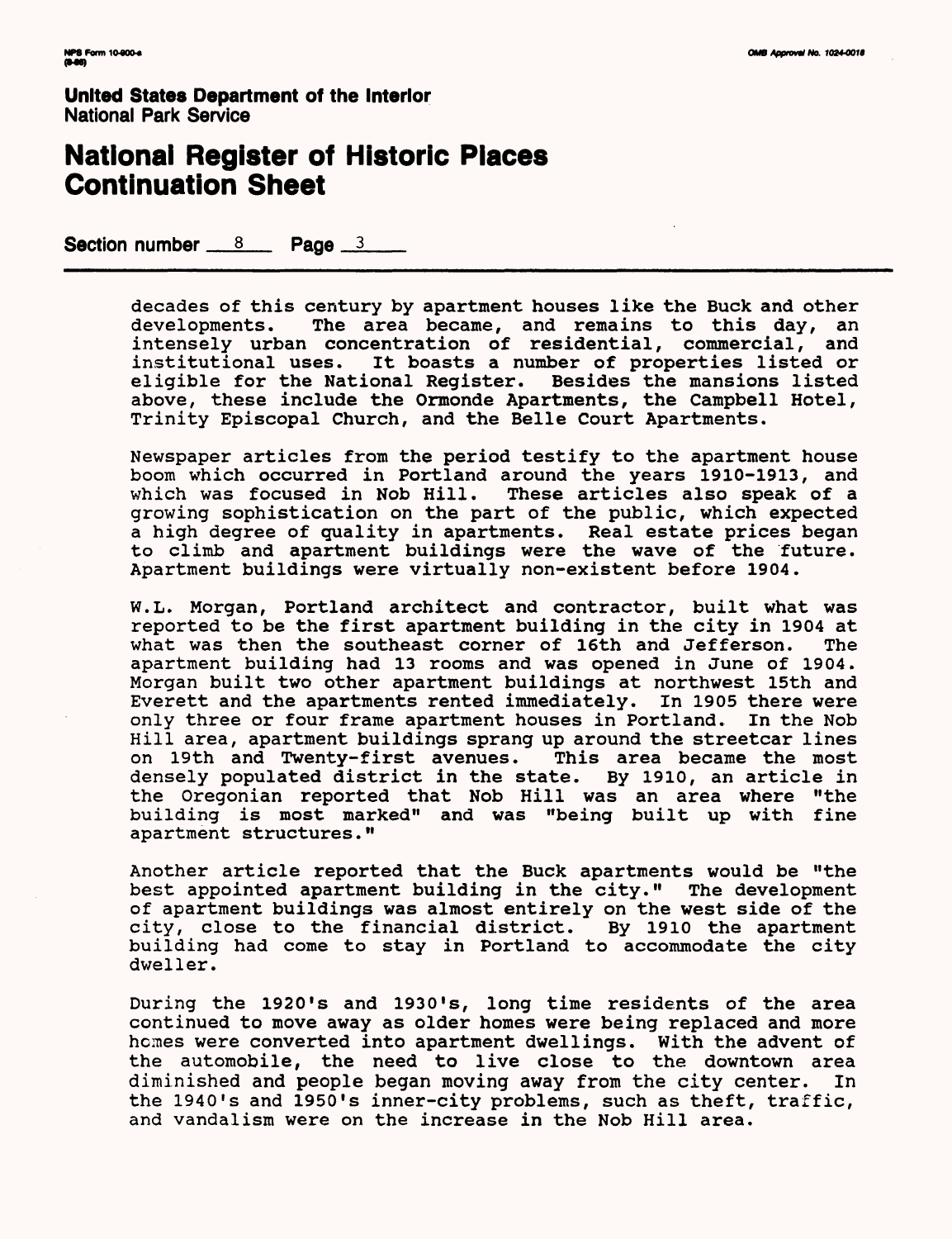### **National Register of Historic Places Continuation Sheet**

Section number  $8 \times 8$  Page  $4 \times 4$ 

The 1960's and 1970's saw a re-birth of the neighborhood, families were moving back and older homes were being restored. The Northwest District Association was created in an effort to restore the neighborhood. The elegant days of the late 1800's are long gone, but historically and architecturally significant structures in the Nob Hill district still exist. This character is preserved through the residences and apartment houses that were built during this period.

#### History of the Buck Apartment Building

The five story brick apartment building located on 21st Avenue between Flanders and Glisan, was completed in the spring of 1910. The building was owned by Dr. Louis Buck and his family. The Buck family had owned the property since 1908. Hattie and Julia Buck purchased the land and a one story dwelling(built sometime before 1898) for \$5,500 in 1908. Dr. Buck was a native of Hartford Connecticut, born there in 1869. He moved to Portland in 1885 and completed his literary studies in the city. He entered the University of Oregon medical department in Portland and graduated in 1897. He continued on with post-graduate work at the University of California, San Francisco, where he met his wife Miss Hattie Wagner. They returned to Portland and Dr. Buck served as an intern at St. Vincent's Hospital. Dr. Buck practiced medicine in Portland for almost 40 years and was a resident of the city for 50 years. He died of heart disease in 1938.

The Buck family owned the building until 1923 when they sold it to Henry and Eva Amoth.

#### Architect - Alexander Charles Ewart

The Buck Apartment Building was designed by Alexander Charles Ewart. Ewart practiced in Portland from 1904 until his death in 1916. He was a native of Ontario Canada and he came to Corvallis,<br>Oregon in 1878. He married Annette Chase in 1881 and lived in Oregon in 1878. He married Annette Chase in 1881 and lived in Corvallis for 13 years. The Ewart family moved back to Canada, The Ewart family moved back to Canada, then to Los Angeles, and finally to Portland in 1904. Ewart came to Portland at the beginning of the explosion of apartment building in the city. Ewart was known as Portland's pioneer apartment-house<br>builder. A 1911 article in the Oregonian noted that A.C. Ewart A 1911 article in the Oregonian noted that A.C. Ewart "was one of the pioneer designers of apartment houses in Portland." (Oregonian January 1, 1911, p.8). Ewart focused his work primarily on hotels and apartment houses. One of Ewart's first projects in Portland was the Campbell Hill Hotel, 2255 W. Burnside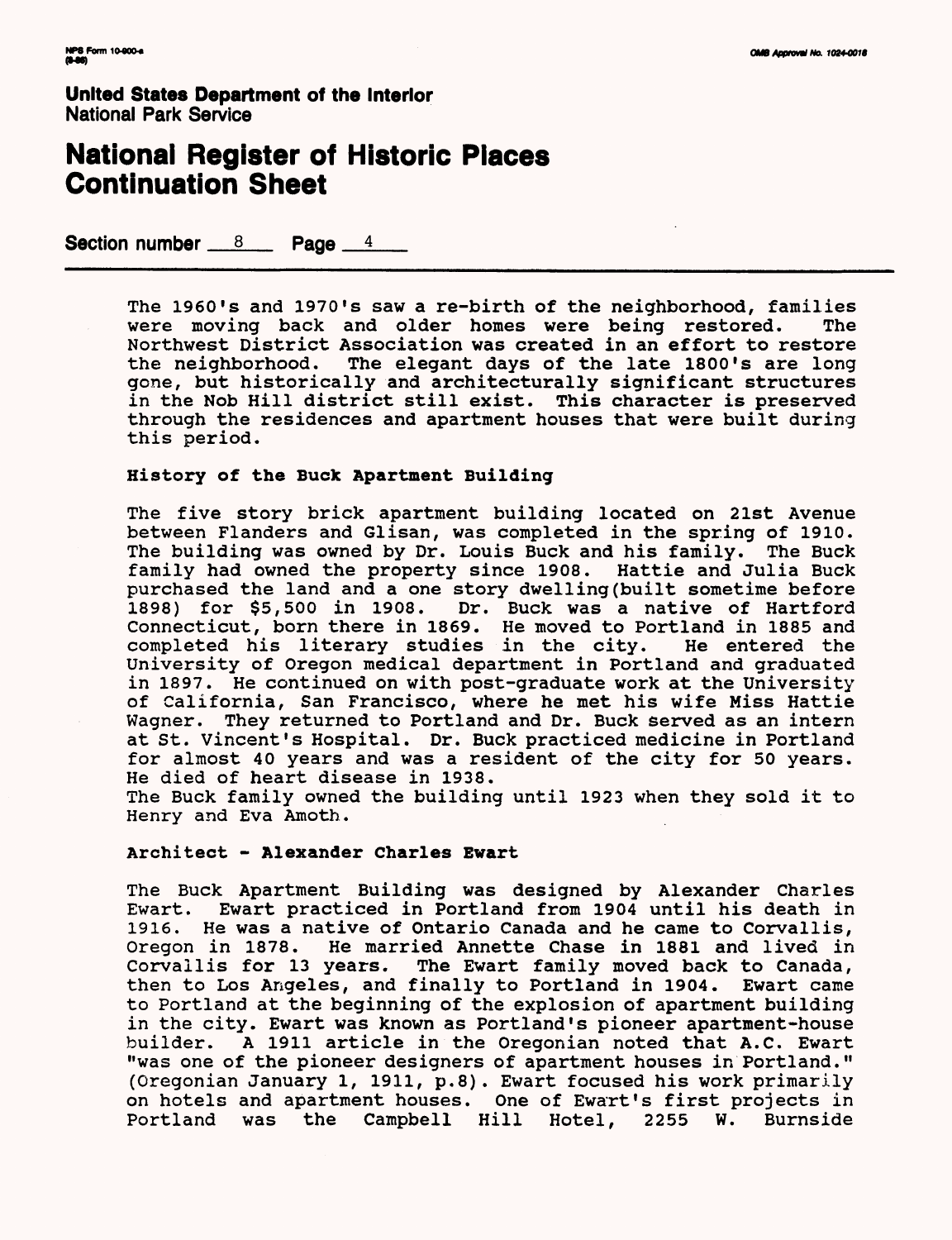## **National Register of Historic Places Continuation Sheet**

Section number 8 Page 5

Street(1904). He designed the Bushmark or Mayberry Hotel at 1717 W. Burnside in 1906. A list of Ewart's apartment buildings includes the Horsman Apartments at 2164 NW Hoyt(1910), the Everett Apartments at 2018 NW Everett(1910), the Buck Apartments at 415 NW 21st Avenue(1910), the Highland Court Apartments at 2181 NW Glisan Street(1911), and several apartments which are no longer in existence; the Avalon Apartments(285 Ross, 1261 Ross), the Heinz Apartments(295 14th, 1329 SW 14th), and many smaller apartment houses in other parts of the city. Ewart's Campbell Hotel on NW Twenty-third Avenue was built in 1912 and is on the National Register of Historic Places. Ewart's surviving works include the Campbell Hotel, the Bushmark/Mayberry Hotel, the Housman/Leslie Apartments, the Buck Apartments, and the Everett Apartments. He also designed a warehouse on SE Madison near the Hawthorne Bridge, but it is no longer standing.

In comparison with Ewart's earlier works of the Bushmark and Housman Apartments, the Buck Apartments are a lavish turn in the A richer appearance is noted in the elliptically arched window and door openings with prominent baystores and impost blocks, polygonal window bays, and exterior balconies. The building was made of light pressed brick and was planned to contain 12 suites of three and four rooms each. Ewart definitely made a significant impression on the architectural development of hotel and apartment buildings in Portland during the 12 years he practiced here.

The apartment building was named the Buck Apartments until 1923.<br>In 1924 the named was changed to the Margaret Apartments. This In 1924 the named was changed to the Margaret Apartments. named held up through the 1980's, when the name was changed to the Goodrick apartments. Dale and Friedel Goodrick purchased the building in 1982. The building was also owned by Ben and Mabel Moore from 1927 to 1946.

#### Alterations

The apartment house was originally built for \$25,000. In 1937 a brick dummy wall was taken out on the fourth story to enlarge a living room. In 1940 two windows were put in open arches and part of a blind wall was taken out. Some doorways were rearranged in 1940 and a full set of plumbing was set in each two room apartments. In 1966 the building was re-roofed. In 1973 the furnace was enclosed and the apartment doors opening to the stairway were replaced. In 1974 aluminum siding was placed on the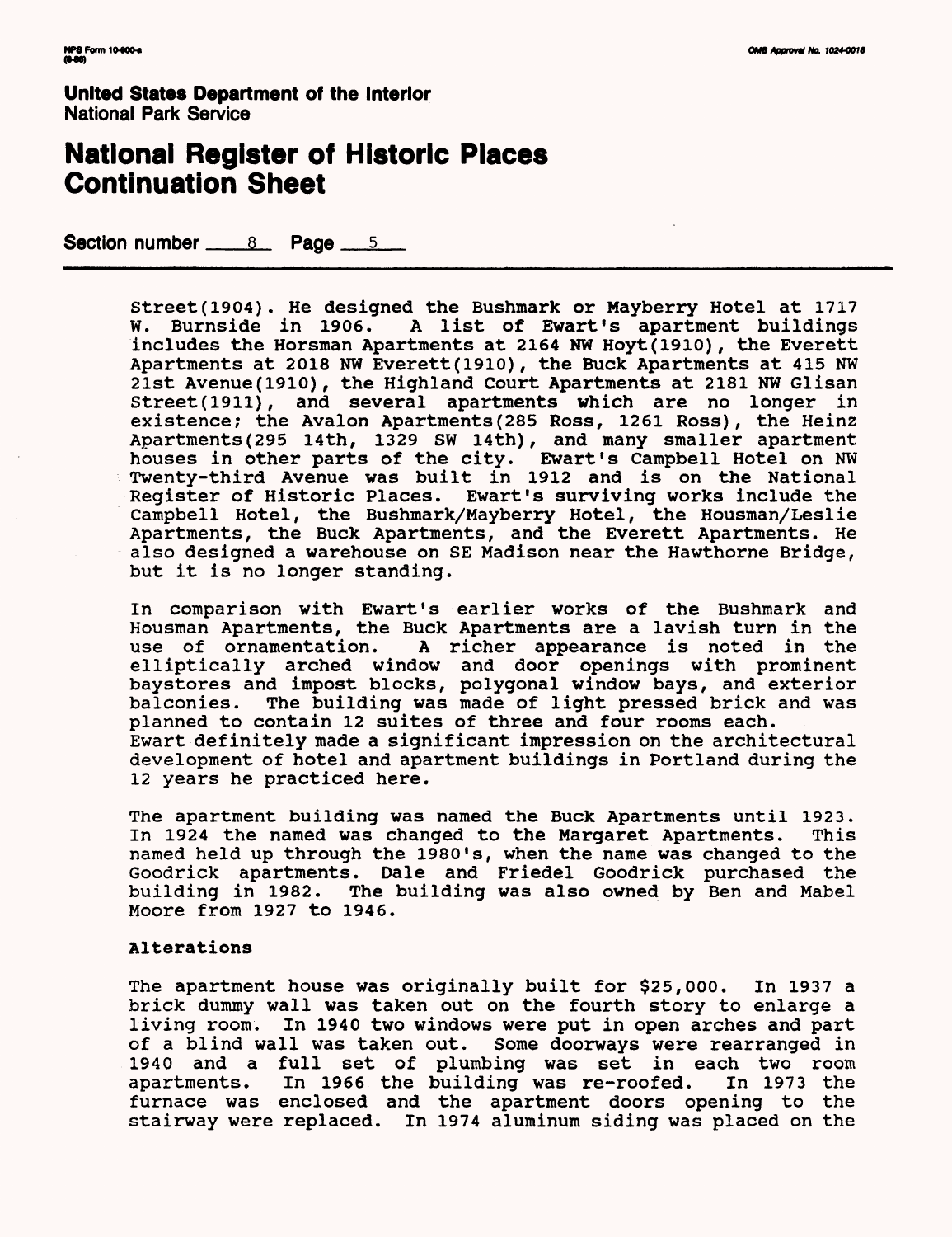## **National Register of Historic Places Continuation Sheet**

Section number  $8 \times 8$  Page  $6 \times 6$ 

west wall and aluminum covering was placed around the window sills. In 1975 some work was done to restore the building after fire damage was incurred. No structural damage was caused by the fire.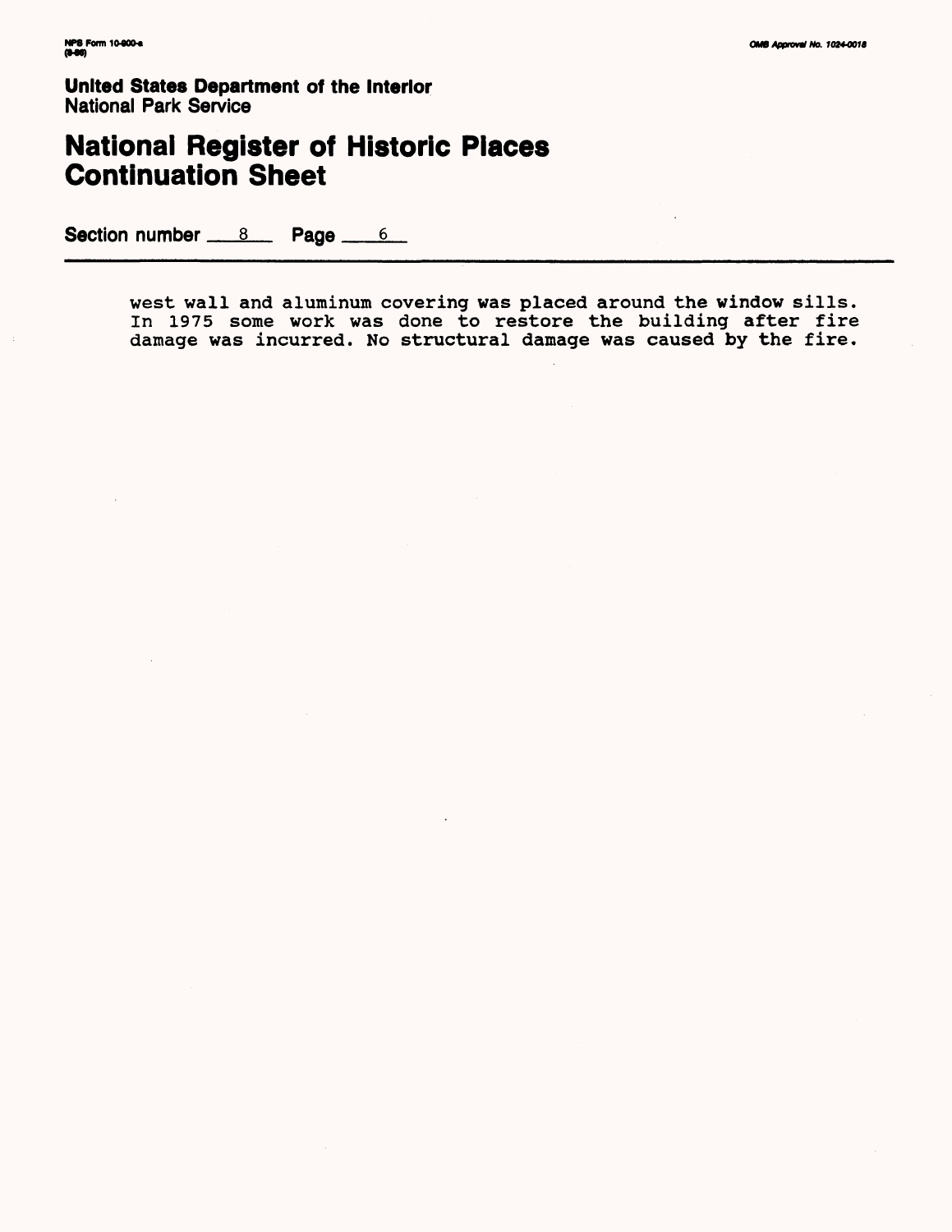### **National Register of Historic Places Continuation Sheet**

Section number  $9$  Page  $1$ 

#### BIBLIOGRAPHY

City of Portland Building Bureau microform and card files. City of Portland, Historic Resource Inventory. 1983. Oregon Historical Society, Nob Hill file. Gaston, Joseph. Centennial History of Oregon - Biographical vol. III., 1911. Portland Bureau of Planning, Portland Historic Landmarks Commission, Potential Historic Conservation Districts (Portland, 1978). Portland City Directory. Sanborn Insurance Maps. Ticor Title Co., title books. "Apartment Houses Built in Numbers," The Oregon Journal (10 Apr. 1910), p. 8, sec. 4. "Apartments are the style," The Oregon Journal (18 Dec. 1909), p. 7. "Buck Apartments," photo, The Oregon Journal (1 May 1910), p. 3, sec. 2. "Flats Popular in Central District," The Oregonian (3 Apr. 1910), p. 3, sec. 7. "Modern Apartment Houses Rise in Portland to Meet.Popular Demand," The Oregonian (1 Jan. 1910), p. 3, sec. 2. "Nob Hill is Busy," The Oregonian (26 Dec. 1909), p. 10, sec. 4. Obituary (Dr. Louis Buck), The Oregonian (9 Jul 1938), p. 12. "Portland Builder Dies," The Oregonian (10 Jan 1916), p. 5.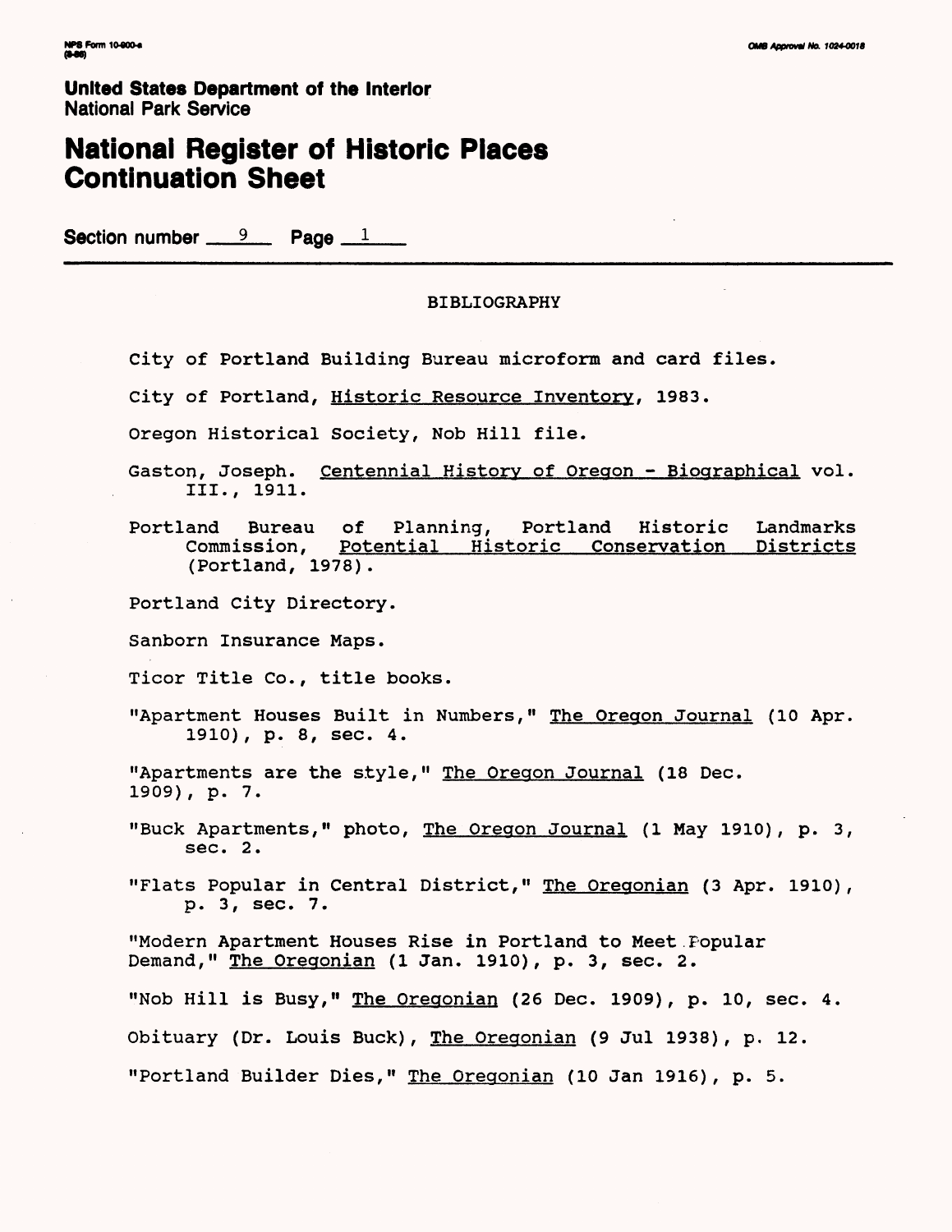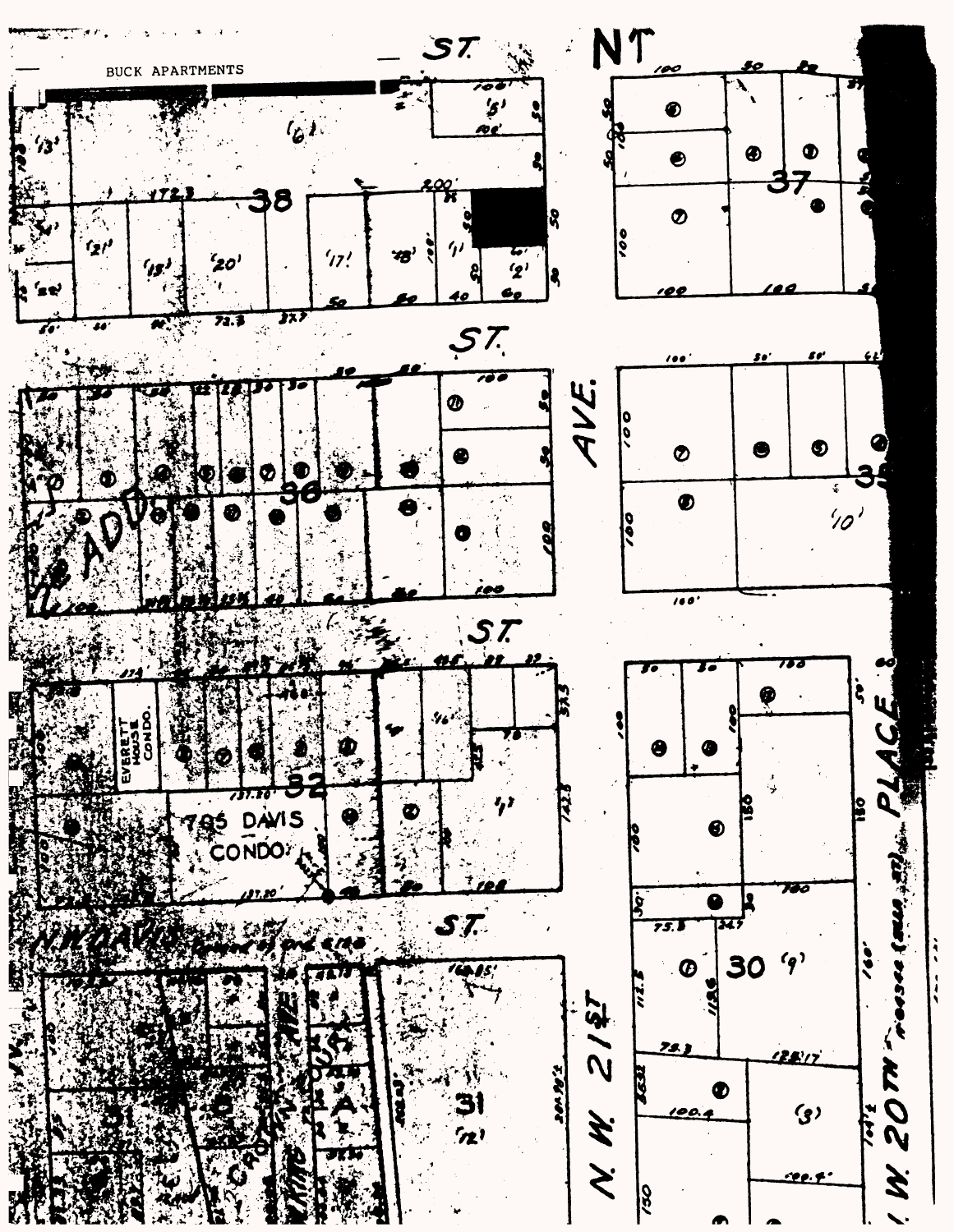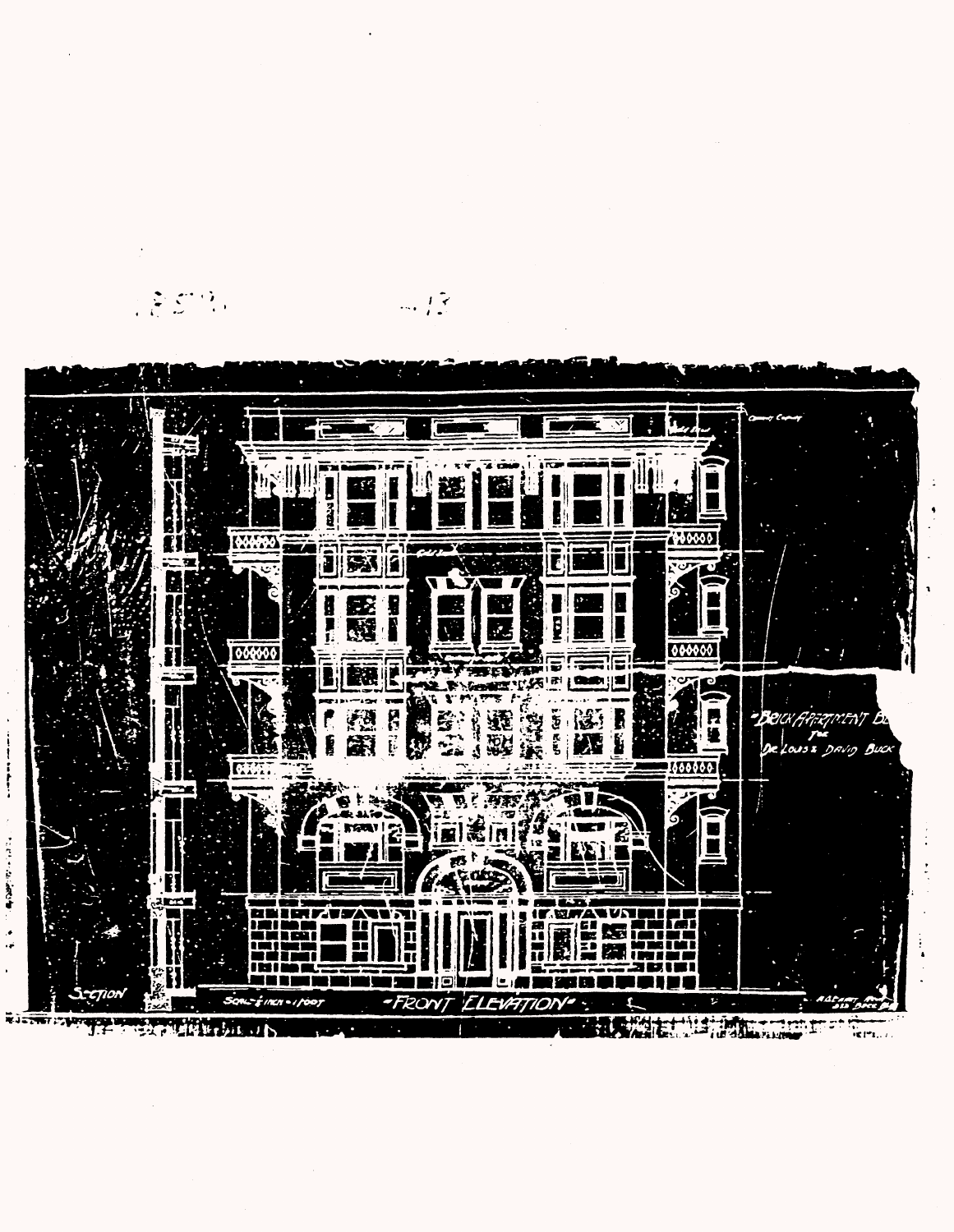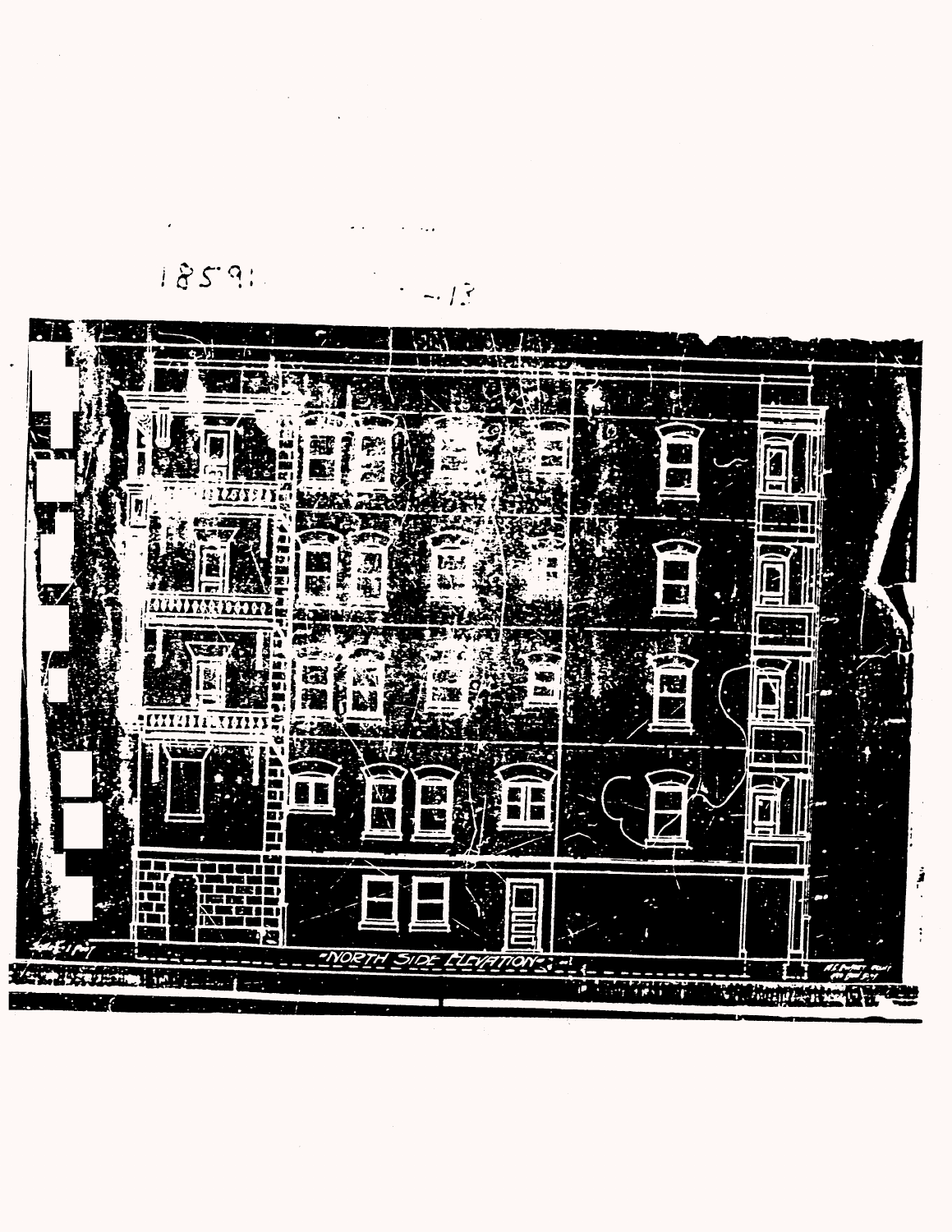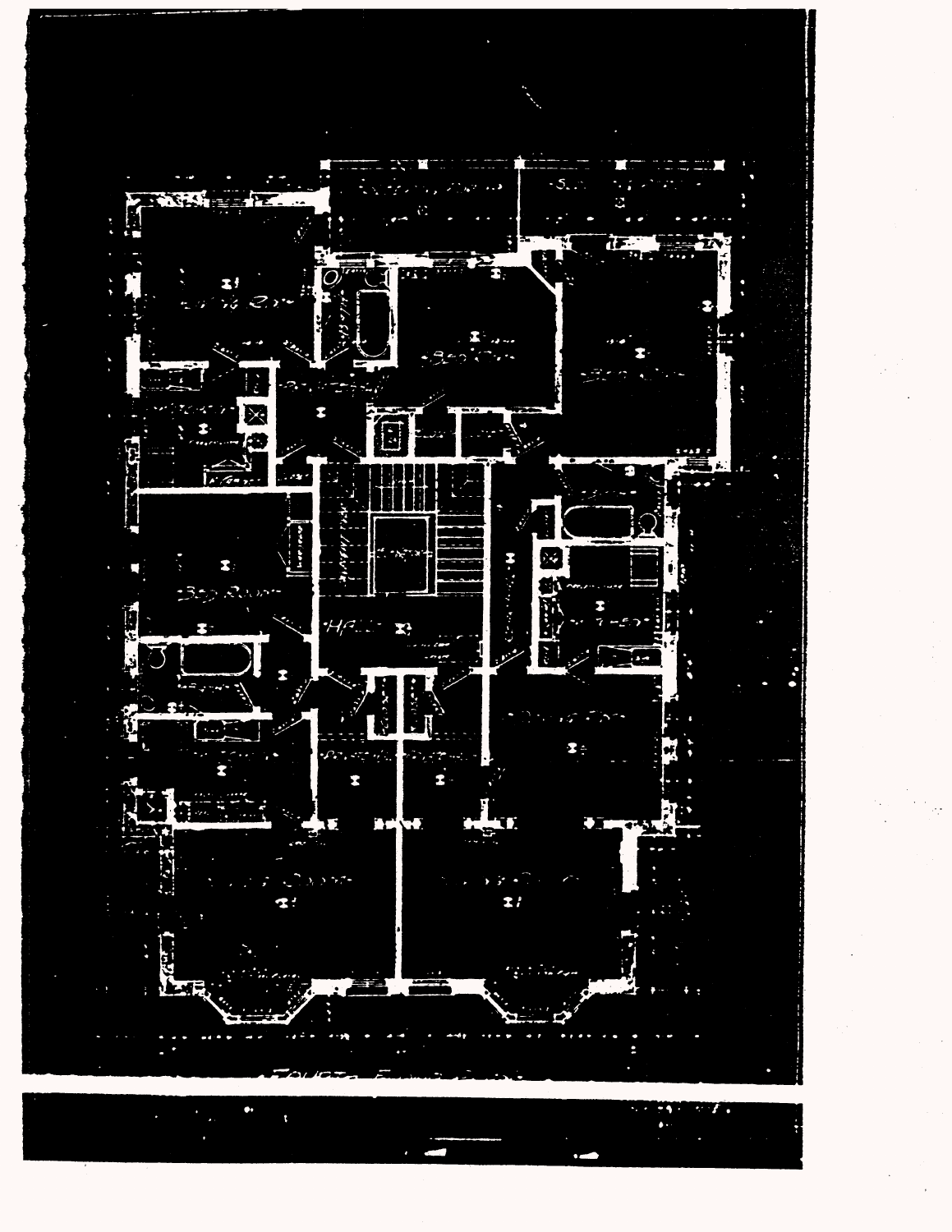

 $\tilde{\bm{\lambda}}$  $\frac{1}{\sqrt{1}}$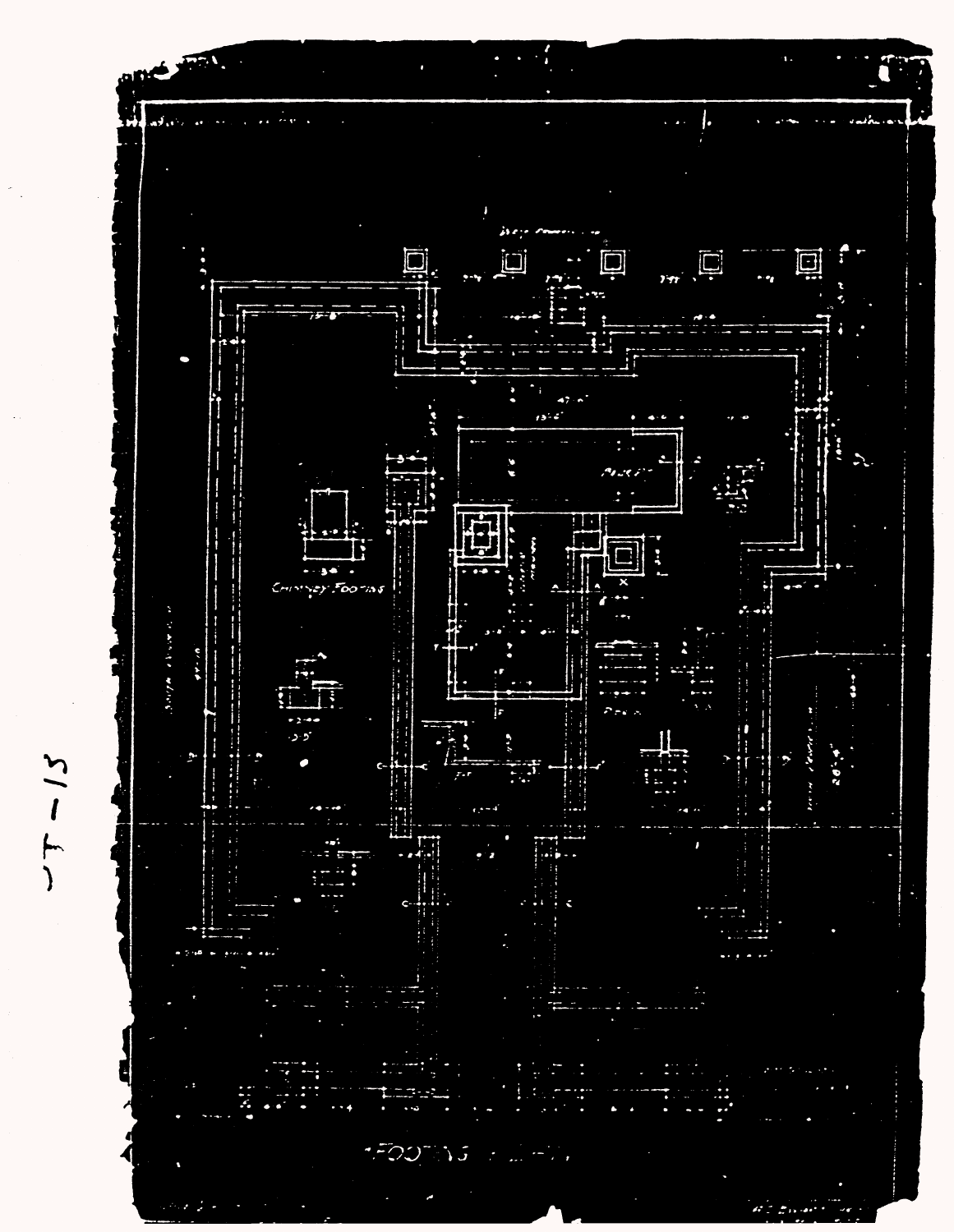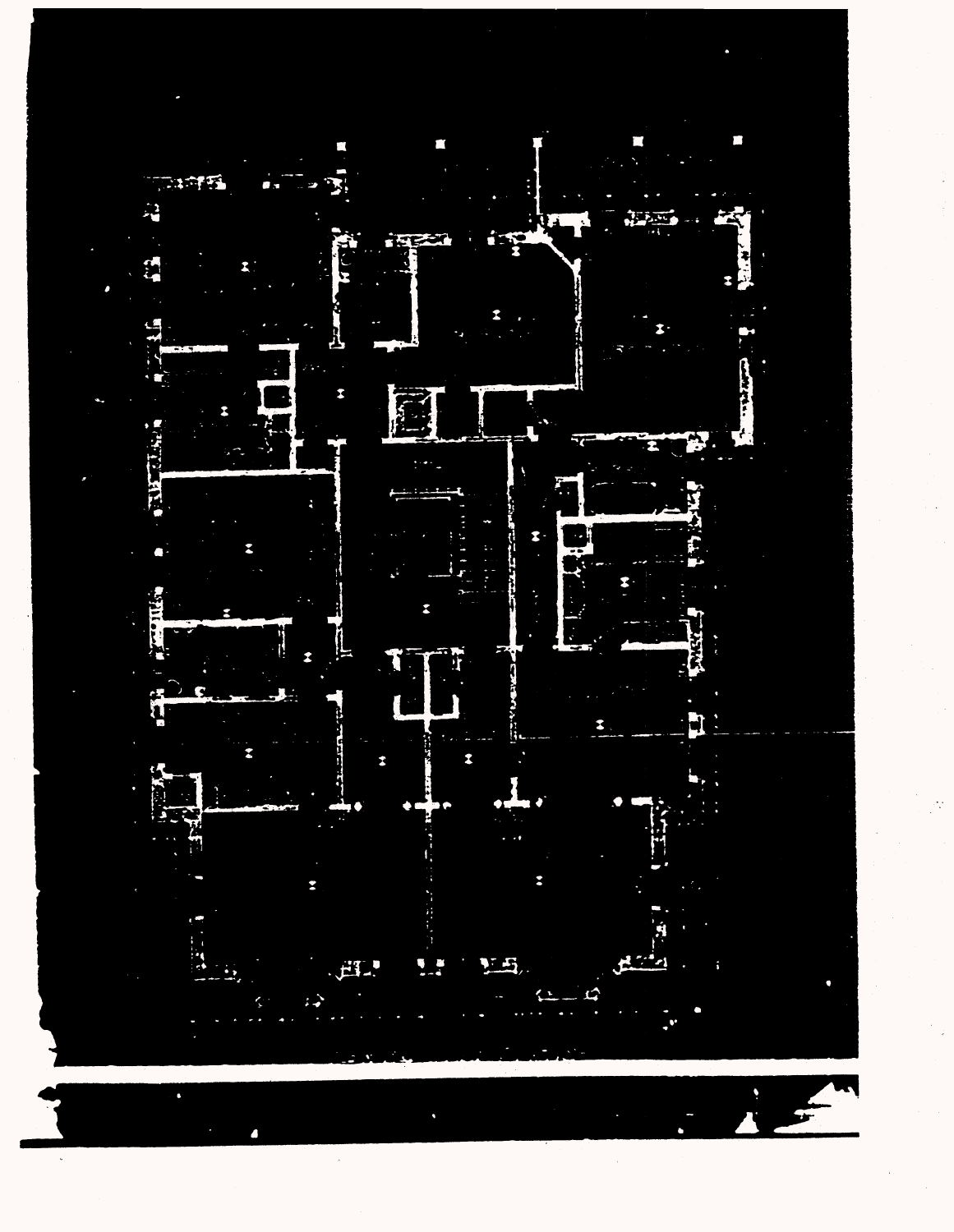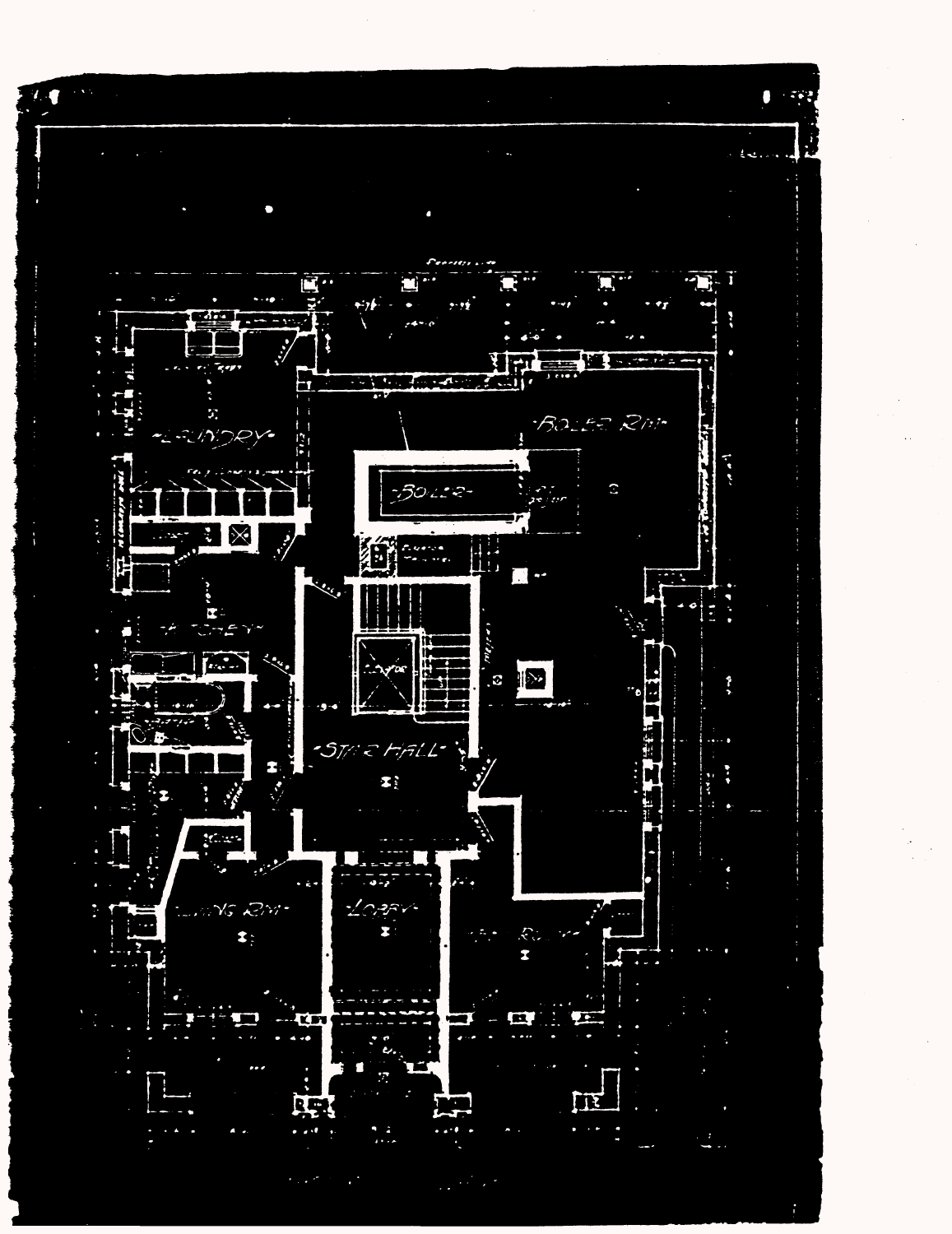